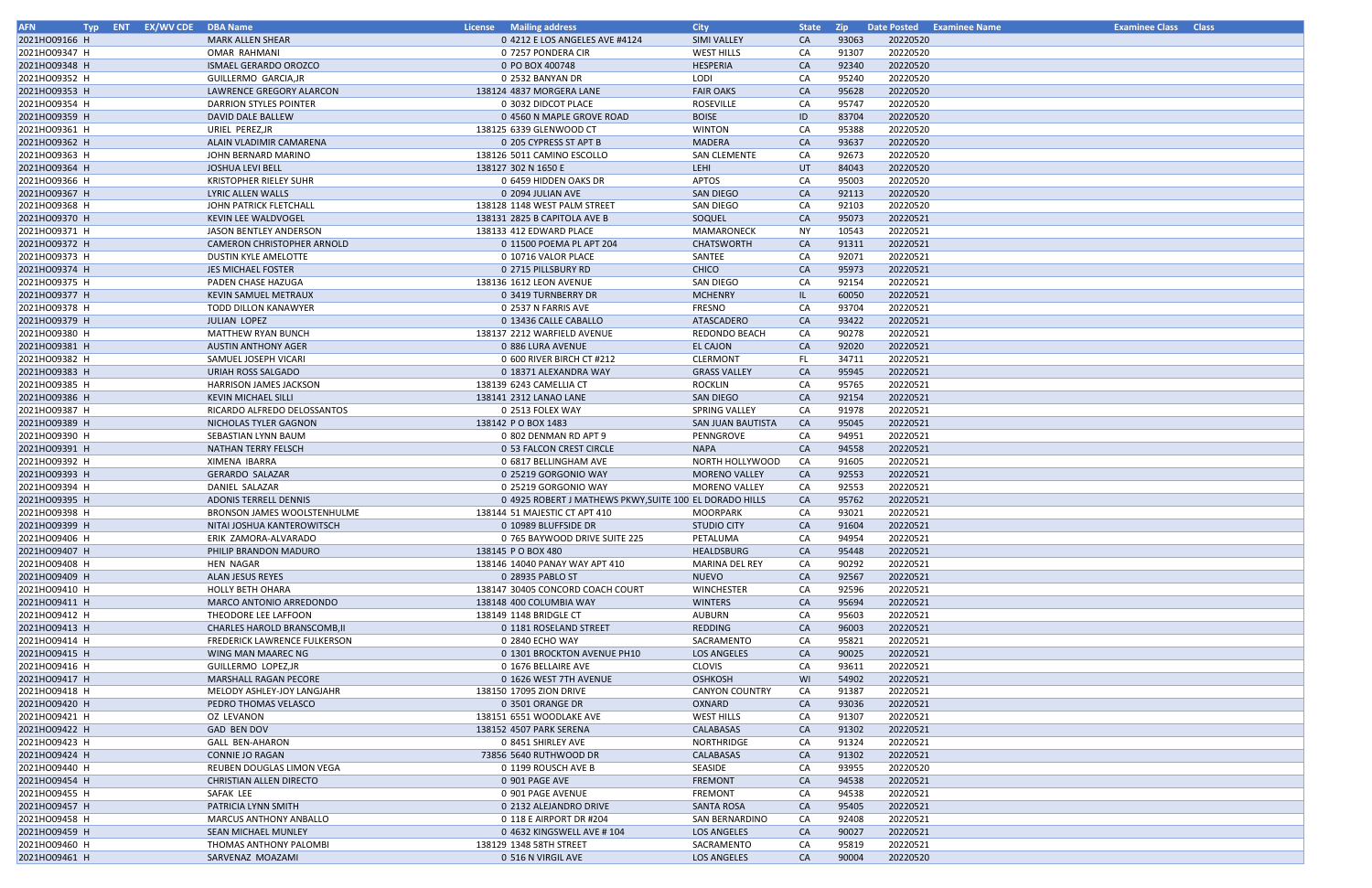| 2021HO09466 H |     |          | EMILY DANEE DUFFIELD                  | 138130 1219 VIA ANTIBE                         | REDLANDS               | CA        | 92374 | 20220521                               |                 |          |
|---------------|-----|----------|---------------------------------------|------------------------------------------------|------------------------|-----------|-------|----------------------------------------|-----------------|----------|
| 2021HO09468 H |     |          | RONALD JAY BROOKS                     | 138132 32862 POINTE STIRLING APT D             | <b>DANA POINT</b>      | CA        | 92629 | 20220521                               |                 |          |
| 2021HO09469 H |     |          | ENRIQUE OROZCO CONSTANTINO            | 0 18355 COLLINS ST                             | TARZANA                | CA        | 91356 | 20220521                               |                 |          |
| 2021HO09470 H |     |          | LIA VYAS                              | 138134 6127 HUGHES ST                          | <b>SAN DIEGO</b>       | <b>CA</b> | 92115 | 20220521                               |                 |          |
| 2021HO09471 H |     |          | RAFAEL THOMAS BANDA                   | 0 2891 KRUEGER PL                              | SAGINAW                | MI        | 48603 | 20220521                               |                 |          |
| 2021HO09473 H |     |          | NSHAN MANUEL MERTKHANYAN              | 138135 12441 CHANDLER BLVD                     | <b>VALLEY VILLAGE</b>  | CA        | 91607 | 20220521                               |                 |          |
| 2021HO09475 H |     |          | TATE REEDER HORLACHER                 | 0 2532 S 1300 W                                | SYRACUSE               | UT        | 84075 | 20220521                               |                 |          |
| 2021HO09478 H |     |          | <b>MESAFINT WESLEY HAWS</b>           | 0 2211 E ORANGEWOOD AVE APT 319                | ORANGE                 | <b>CA</b> | 92806 | 20220521                               |                 |          |
| 2021HO09479 H |     |          | <b>MATTHEW CLARK MINER</b>            | 0 600 WEST COMMONWEALTH AVE, APT 341 FULLERTON |                        | CA        | 92832 | 20220521                               |                 |          |
| 2021HO09482 H |     |          | LUKE HARRISON TOONE                   | 92544 907 EAST 13450 SOUTH                     | <b>DRAPER</b>          | UT        | 84020 | 20220521                               |                 |          |
| 2021HO09484 H |     |          | ERIC CISNEROS                         | 0 6727 N WARREN AVE                            | <b>FRESNO</b>          | CA        | 93711 | 20220521                               |                 |          |
| 2021HO09485 H |     |          | <b>HAROLD JOSE ESPIRITU</b>           | 0 5250 ORANGE AVE APT 19                       | <b>LONG BEACH</b>      | CA        | 90805 | 20220521                               |                 |          |
| 2021HO09486 H |     |          | URIEL ERICK OCHOA                     | 0 1710 WYCLIFFE                                | <b>IRVINE</b>          | CA        | 92602 | 20220521                               |                 |          |
|               |     |          |                                       | 138138 27102 GRAYSLAKE RD                      |                        |           |       |                                        |                 |          |
| 2021HO09487 H |     |          | <b>EMAN ZUBI</b>                      |                                                | RANCHO PALOS VERDES CA |           | 90275 | 20220521                               |                 |          |
| 2021HO09488 H |     |          | KIX RAYMOND PAYNE                     | 0 3304 POMO CT                                 | <b>CAMERON PARK</b>    | CA        | 95682 | 20220520                               |                 |          |
| 2021HO09489 H |     |          | NICHOLAS ROBERT CIOFFI                | 0 6552 WYNDHAM DRIVE #25                       | SACRAMENTO             | <b>CA</b> | 95823 | 20220521                               |                 |          |
| 2021HO09491 H |     |          | <b>SCOTT ALLEN DESTER</b>             | 70215 333 NORTHWEST AVENUE                     | NORTHLAKE              | -IL       | 60164 | 20220521                               |                 |          |
| 2021HO09492 H |     |          | <b>TYLER JAMES MURDOCH</b>            | 0 54-128A HAUULA PARK PL                       | <b>HAUULA</b>          | HI        | 96717 | 20220521                               |                 |          |
| 2021HO09493 H |     |          | <b>GARY MICHAEL DIAMOND</b>           | 82825 11217 ALTA SIERRA DR                     | <b>GRASS VALLEY</b>    | CA        | 95949 | 20220521                               |                 |          |
| 2021HO09494 H |     |          | SETH JACOB SANTORO                    | 0 2301 S MOPAC EXPY APT 107                    | <b>AUSTIN</b>          | TX        | 78746 | 20220521                               |                 |          |
| 2021HO09495 H |     |          | <b>CAMERON JAMES SELL</b>             | 0 1241 N LAKEVIEW AVE #H                       | ANAHEIM                | CA        | 92807 | 20220521                               |                 |          |
| 2021HO09496 H |     |          | <b>CAROL SWANSON WHITE</b>            | 138140 3036 LAUREL STREET                      | <b>SAN DIEGO</b>       | CA        | 92104 | 20220521                               |                 |          |
| 2021HO09497 H |     |          | IAN CHARLES SCATTERGOOD               | 0 2576 CATAMARAN WAY                           | <b>CHULA VISTA</b>     | CA        | 91914 | 20220521                               |                 |          |
| 2021HO09498 H |     |          | SEUNG HOON PAIK                       | 0 1239 CORTE MENDI                             | <b>CHULA VISTA</b>     | CA        | 91913 | 20220521                               |                 |          |
| 2021HO09501 H |     |          | <b>GAVIN LOUIS SMITH</b>              | 0 121 WOODLAND HILLS DRIVE                     | <b>EAST PEORIA</b>     | - IL      | 61611 | 20220521                               |                 |          |
| 2021HO09502 H |     |          | RYAN SAMUEL SCHAFFNER                 | 0 5758 LAS VIRGENES ROAD #199                  | CALABASAS              | <b>CA</b> | 91302 | 20220521                               |                 |          |
| 2021HO09503 H |     |          | RODRIGO OSWALDO PERALTA               | 0 28609 ROCK CANYON DR                         | SANTA CLARITA          | CA        | 91390 | 20220521                               |                 |          |
| 2021HO09504 H |     |          | AVELINO NOE CELIS                     | 138143 143 E 41 PL APT 1                       | LOS ANGELES            | <b>CA</b> | 90011 | 20220521                               |                 |          |
| 2021HO09505 H |     |          | MICHAEL LEE WHITTEN                   | 0 4856 HAZELWOOD AVE                           | CARMICHAEL             | CA        | 95608 | 20220521                               |                 |          |
| 2021HO09506 H |     |          | EDGAR ADRIAN VALENCIA                 | 0 1534 N MOORPARK RD BOX 230                   | THOUSAND OAKS          | CA        | 91360 | 20220521                               |                 |          |
| 2021HO09507 H |     |          | ANDREW JOSEPH SNOOZY                  | 0 1534 N MOORPARK RD BOX 230                   | THOUSAND OAKS          | CA        | 91360 | 20220521                               |                 |          |
| 2021HO09508 H |     |          | ARNIE R TALACTAC                      | 0 1534 N MOORPARK RD BOX 230                   | THOUSAND OAKS          | CA        | 91360 | 20220521                               |                 |          |
| 2021HO09509 H |     |          | ETHAN MATTHEW HOLY                    | 0 1534 N MOORPARK RD BOX 230                   | THOUSAND OAKS          | CA        | 91360 | 20220521                               |                 |          |
| 2021HO09513 H |     |          | JAMES CODEY PEBLEY                    | 0 1534 N MOORPARK RD BOX 230                   | <b>THOUSAND OAKS</b>   | CA        | 91360 | 20220520                               |                 |          |
| 2021HO09519 H |     |          | <b>BARBARA ELLEN GRIFFIN</b>          | 0 441 MEETING ST APT 221                       | CHARLESTON             | <b>SC</b> | 29403 | 20220521                               |                 |          |
| 2021HO09633 H |     |          | DANIEL MERCADO CRUZ                   | 0 P O BOX 126,23215 COYOTE HOLLER RD           | <b>POTRERO</b>         | CA        | 91963 | 20220520                               |                 |          |
| 20210106523 O | CP. | -E       | LEMURIAN MARBLE & GRANITE COUNTERTOPS | 0 410 QUADRANT LN                              | <b>FOSTER CITY</b>     | CA        | 94404 | 20220520 GUILLERMO A GUZMAN            | C54             | C54,     |
| 20210106920 O | SO  | -E.      | <b>JAR CONSTRUCTOR</b>                | 0 5382 KENOSHA LN                              | <b>IRVINE</b>          | <b>CA</b> | 92603 | 20220520 JOSEPH ANTHONY RUDOLPH        | A               | Α,       |
| 20210107752 O | SO  | E        | VICVEG-CONSTRUCTION                   | 0 781 LAUREL ST, PO BOX 325                    | <b>SAN CARLOS</b>      | CA        | 94070 | 20220520 VICTOR VERGARA                | B               | В,       |
| 20210109759 O | SO. | E.       | <b>GORE RESTORATION</b>               | 0 5225 69TH STREET                             | SAN DIEGO              | CA        | 92115 | 20220520 JAMES MATTHEW GORE            | B               | В,       |
| 20210110258 O | SO  | E        | ILJAZI MIMOZA                         | 0 1409 N ALTA VISTA BLVD APT 101               | <b>LOS ANGELES</b>     | CA        | 90046 | 20220520 MIMOZA ILJAZI                 | B               | В,       |
| 20210111769 O | SO  | E.       | <b>EMPIRE REMODEL</b>                 | 0 262 STONY CREEK DR                           | <b>ORLAND</b>          | CA        | 95963 | 20220520 JESUS PEREZ SALAS             | $B-2$           | $B-2$    |
| 20210112096 O | LC  | E        | NERVIS PAINTING LLC                   | 0 2142 LUNA AVE                                | SAN LEANDRO            | CA        | 94578 | 20220520 JOSEPH BRANDON NERVIS         | C33             | C33,     |
| 20210112449 O | CP  | E.       | PLAYA'S PAINTING INC                  | 0 951 TAYLOR STREET, APT-37                    | <b>VISTA</b>           | <b>CA</b> | 92084 | 20220520 CARLOS PLAYA                  | C33             | C33,     |
| 20210112478 O | SO  | E        | RAMA7 BUILDER                         | 0 120 OAKLAND AVE, UNIT-B                      | SAN JOSE               | CA        | 95116 | 20220520 RAUL MARTINEZ                 |                 | B        |
| 20210113158 O | LC  | - E      | <b>HARRIS UNITED LLC</b>              | 0 944 WEST CENTER STREET                       | GREENWOOD              | AR        | 72936 | 20220520 JAMIE ALAN BROWN              | B               | B        |
| 20210113193 O | SO  | - E      | D V LANDSCAPE                         | 0 6204 POWER INN RD                            | SACRAMENTO             | CA        | 95824 | 20220520 DANIEL VENEGAS                | C <sub>27</sub> | C27,     |
|               |     |          |                                       |                                                |                        |           |       |                                        |                 |          |
| 20210113545 O | SO  | - E      | <b>MARTINEZ EMILIO</b>                | 0 32012 PASEO CAROLINA                         | SAN JUAN CAPISTRANO CA |           | 92675 | 20220520 EMILIO MARTINEZ               | B               | В,       |
| 20210113883 O | LC  | - E      | <b>KROY CONSTRUCTION LLC</b>          | 0 P O BOX 7013                                 | <b>CITRUS HEIGHTS</b>  | CA        | 95621 | 20220520 RAY FLORES RAMIREZ            | $B-2$           | $B-2$    |
| 20210114007 O | SO. | - E      | CASTRO ESCALANTE ELDER                | 0 6803 ENCINO AVE                              | <b>VAN NUYS</b>        | <b>CA</b> | 91406 | 20220520 ELDER DAMIAN CASTRO ESCALANTE | C10             | C10,     |
| 20210114451 O | SO  | E        | AQUA PULSE POOL SERVICE               | 0 1032 E MISSION ST                            | SAN JOSE               | CA        | 95123 | 20220520 HYUNSUP SONG                  | D35             | D35,     |
| 20210114505 O | CP  | E.       | ROOF WATERPROOFING                    | 0 16002 MEADOWSIDE ST                          | LA PUENTE              | CA        | 91744 | 20220520 JUAN JOSE CORTES              | C39             | C39,     |
| 20210114714 O | SO  | E.       | JIA CONSTRUCTION                      | 0 400 S CATALINA ST APT 407                    | <b>LOS ANGELES</b>     | CA        | 90020 | 20220520 JIA YU                        | B               | В,       |
| 20210114925 O | CP  | W        | PRECISION WELDING                     | 1033512 5790 THORNWOOD DR #B                   | GOLETA                 | CA        | 93117 | 20220520                               |                 | C51,C60, |
| 20210115268 O | LC  | W        | AGRI-MEX TREE & LANDSCAPE LLC         | 0 1957 W HWY 140                               | <b>MERCED</b>          | CA        | 95341 | 20220520                               |                 | C27,D49, |
| 20210116104 O | SO  | E        | PETERSON DAVID D                      | 0 23504 HEARTHSIDE CT                          | VALENCIA               | CA        | 91354 | 20220520 DAVID DOUGLAS PETERSON        | B               | B        |
| 20210116399 O | SO  | E        | DANIEL MICHAEL VIOX                   | 0 2351 NORWALK AVE                             | <b>LOS ANGELES</b>     | CA        | 90041 | 20220520 DANIEL MICHAEL VIOX           | D42             | D42,     |
| 20210116480 O | CP  | -E.      | SZTOLTZ-BAILEY CORP.                  | 0 46 EDGMAR ST                                 | <b>DALY CITY</b>       | CA        | 94014 | 20220520 CELIO JOSE SZTOLTZ, JR        | C54             | C54,     |
| 20210116641 O | CP  | - E      | A S L CONSTRUCTION INC                | 0 1131 ROSEWALK WAY                            | PASADENA               | CA        | 91103 | 20220520                               |                 | В,       |
| 20210116797 O | LC  | - El     | HIGH QUALITY STRUCTURES LLC           | 0 12050 MALKI ROAD                             | <b>BANNING</b>         | CA        | 92220 | 20220520 STEVEN MICHAEL KATCHMAR       | B               |          |
| 20210116888 O | SO  | E        | THOMAS AIR CONSTRUCTION               | 0 9961 YARDLEY ST                              | ANAHEIM                | CA        | 92804 | 20220520                               |                 | B        |
|               |     |          | EAST WEST REMODELING LLC              | 1022446 624 N POPLAR ST STE N                  | ORANGE                 | CA        | 92868 | 20220520                               |                 | B        |
| 20210116941 O | LC  | <b>W</b> |                                       |                                                |                        |           |       |                                        |                 |          |
| 20210117107 O | SO  | E.       | JACKSON 3 CONSTRUCTION                | 0 11550 OLD CASTLE ROAD                        | <b>VALLEY CENTER</b>   | CA        | 92082 | 20220520 STEPHEN THOMAS JACKSON        | B               | B        |
| 20210117148 O | SO  | E        | MC PROFESSIONAL PAINTING              | 0 314 SPRUCE STREET                            | MODESTO                | <b>CA</b> | 95351 | 20220520 MIGUEL A MACIAS MARTINEZ      | C33             | C33,     |
| 20210117226 O | PA  | W        | INTERIOR BUILDING CONSTRUCTION        | 0 PO BOX 6711                                  | <b>BUENA PARK</b>      | CA        | 90622 | 20220520                               |                 | B        |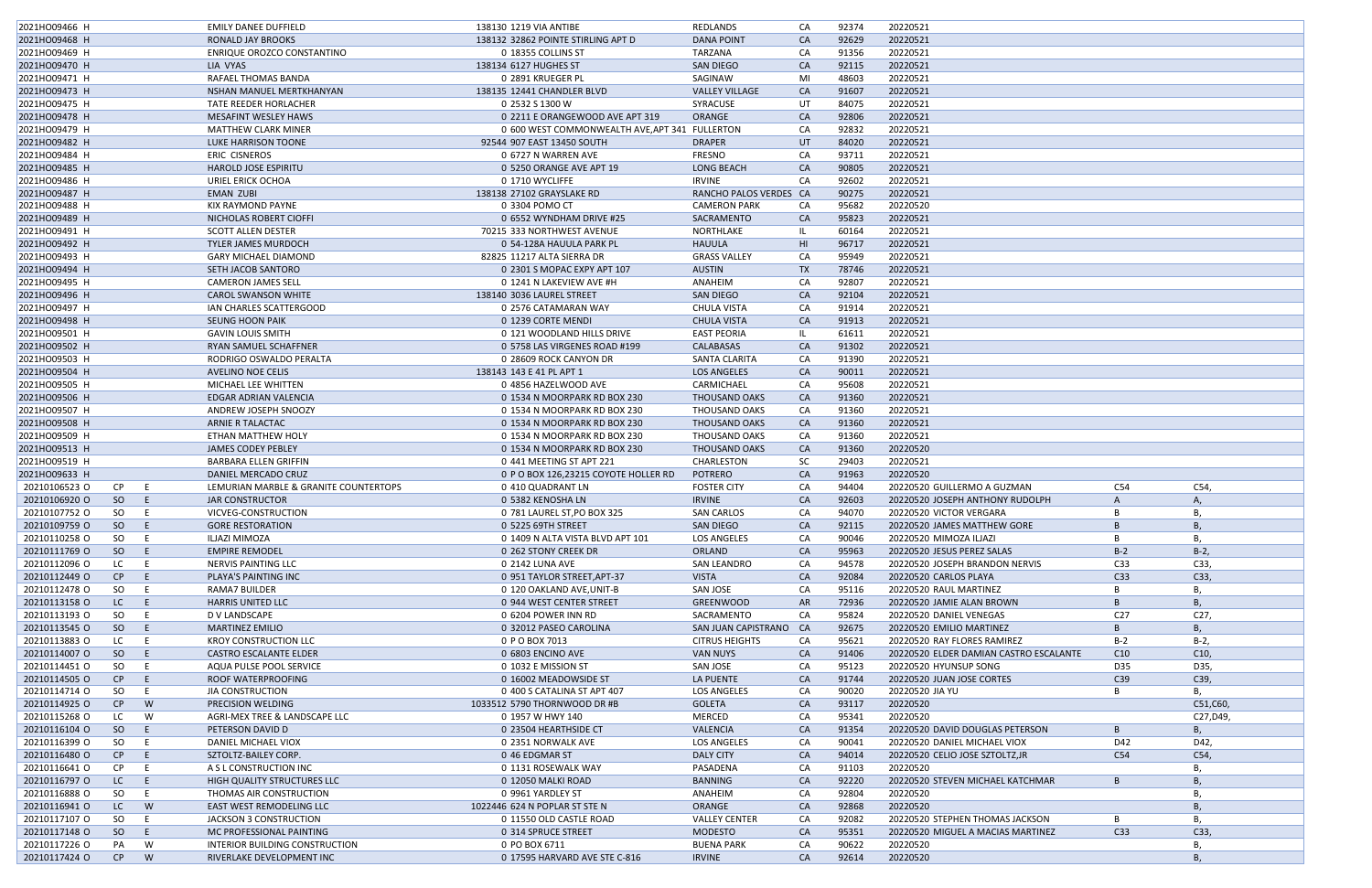| 20210117472 0 | PA        | - E      | DIEHL CONSTRUCTION                     | 0 1749 STILL WATER GLEN               | <b>ESCONDIDO</b>          | CA        | 92026 | 20220520 STEVEN LEE HUTCHINS               |                 | В,                            |
|---------------|-----------|----------|----------------------------------------|---------------------------------------|---------------------------|-----------|-------|--------------------------------------------|-----------------|-------------------------------|
| 20210117579 O | SO        | - E      | PEREZ CONSTRUCTION                     | 0 2429 N BENTLEY                      | <b>SANTA MARIA</b>        | CA        | 93458 | 20220520 ROBERTO PEREZ                     |                 | <b>B</b> ,                    |
| 20210117756 O | SO        | E        | PINEDA MARIO CALDERON                  | 0 720 W 139TH ST                      | <b>COMPTON</b>            | CA        | 90222 | 20220520 MARIO CALDERON PINEDA             | C36             | C36,                          |
| 20210117838 O | SO        | -E.      | JLG REMODELING ENTERPRISE              | 0 10240 MULL AVE                      | RIVERSIDE                 | CA        | 92503 | 20220520 JOSE LAGOS GONZALEZ HARO          | B.              | <b>B</b> ,                    |
| 20210118062 O | CP        | E        | <b>FROZEN WAVES HVAC</b>               | 0 5574 SAN FLORENTINE AVE             | <b>LAS VEGAS</b>          | <b>NV</b> | 89141 | 20220520                                   |                 | C20                           |
| 20210118135 O | LC        | - E      | <b>CORE GROUP BUILDERS LLC</b>         | 0 1171 GARDNER BLVD                   | <b>SAN LEANDRO</b>        | CA        | 94577 | 20220520 JOHN ROBERT GIRON CORPUZ          |                 | B                             |
|               |           |          |                                        |                                       |                           |           |       |                                            |                 |                               |
| 20210118410 0 | CP        | W        | APPLIED GENERAL CONSTRUCTION INC       | 0 1398 MARIN STREET                   | <b>SAN FRANCISCO</b>      | CA        | 94124 | 20220520                                   |                 | В.                            |
| 20210118469 O | CP        | <b>W</b> | VIEW POINT SYNTHETICS                  | 0 1031 BERKSHIRE STREET               | OXNARD                    | CA        | 93033 | 20220520                                   |                 | D12,                          |
| 20210118727 O | CP.       | E        | PENKOR WRECKING                        | 0 1791 VIA HERMANA                    | <b>SAN LORENZO</b>        | CA        | 94580 | 20220520 VALENTIN PENA                     | C <sub>21</sub> | C <sub>21</sub>               |
| 20210118818 O | SO.       | -E.      | <b>OLIVA ENTERPRISE</b>                | 0 18273 GRAND AVENUE #13              | LAKE ELSINORE             | <b>CA</b> | 92530 | 20220520 CHRISTOPHER DANIEL OLIVA          | B.              | <b>B</b> ,                    |
| 20210118888 O | CP.       | - E      | <b>ICONIC PLASTERING GROUP</b>         | 0 3072 BEARBERRY                      | <b>PERRIS</b>             | CA        | 92571 | 20220520 JOEL MENDEZ GALLEGOS              | C <sub>35</sub> | C35,                          |
| 20210118920 O | CP        | E        | SECURE SKYLINE GLAZING                 | 0 27145 SILVER OAK LN SUITE 2112      | <b>CANYON COUNTRY</b>     | CA        | 91387 | 20220520 ABEL ORONA                        | C17             | C17,                          |
| 20210118942 O | SO        | E        | ROSENTHAL TREE SERVICE                 | 0 P O BOX 113                         | LEGGETT                   | CA        | 95585 | 20220520 SCOTTIE JOE ROSENTHAL             | D49             | D49,                          |
|               |           |          |                                        |                                       |                           |           |       |                                            |                 |                               |
| 20210119156 O | CP        | -E.      | MISSKELLEY BUILDERS INC                | 0 23830 MOUNTAIN CHARLIE RD           | <b>LOS GATOS</b>          | CA        | 95033 | 20220520 SEAN MICHAEL MISSKELLEY           | В               | <b>B.</b>                     |
| 20210119290 O | SO        | - W      | SERRAO JOSEPH BRUNO                    | 1091762 26512 OAK TERRACE PLACE       | VALENCIA                  | CA        | 91381 | 20220520                                   |                 | B,C10,D34,                    |
| 20210119358 O | CP        | - E      | SINGH ROOFING                          | 0 313 NORTH BROADWAY                  | <b>BILLINGS</b>           | MT        | 59101 | 20220520 HARVINDER SINGH                   | C39             | C39,                          |
| 20210119503 O | SO        | E        | <b>JASON PRO PLUMBING</b>              | 0 36303 SAN PEDRO DR                  | <b>FREMONT</b>            | CA        | 94536 | 20220520 JAE HYEONG LIM                    | C36             | C36,                          |
| 20210119594 O | SO        | E.       | RIVETTI DECKS                          | 0 4573 ESSEX CT                       | CARLSBAD                  | CA        | 92010 | 20220520                                   |                 | D41,                          |
| 20210119603 O | SO        | E        | <b>ENVISION INTEROCKING PAVERS</b>     | 0 1215 SAMPSON ST                     | MARYSVILLE                | CA        | 95901 | 20220520 ANTHONY ARANDA                    | D06             | D06,                          |
| 20210119714 0 | CP        | <b>W</b> | REICHERT BUILDING SOLUTIONS INC        | 0 328 SPARKES ROAD                    | SEBASTOPOL                | CA        | 95472 | 20220520                                   |                 | <b>B.</b>                     |
| 20210119769 O | LC        | W        | M-TEK TELECOM LLC                      | 0 PO BOX 506                          | KERMAN                    | CA        | 93630 | 20220520                                   |                 | $C-7, C10,$                   |
|               |           |          |                                        |                                       |                           |           |       |                                            |                 |                               |
| 20210119797 O | CP        | W        | <b>COLOMBO PNEUMATIC TUBE SYSTEMS</b>  | 0 17108 S HEMLOCK RD                  | <b>OAKLEY</b>             | MI        | 48649 | 20220520                                   |                 | C36,                          |
| 20210119798 O | LC        | W        | <b>BUSENKELT LLC</b>                   | 0 PO BOX 584                          | <b>JOSHUA TREE</b>        | CA        | 92252 | 20220520                                   |                 | В,                            |
| 20210119818 O | SO        | -E.      | ROMERO JORGE ISAAC                     | 0 639 PLASKON LN #E                   | <b>TECATE</b>             | CA        | 91980 | 20220520 JORGE ISAAC ROMERO                |                 | B                             |
| 20210119825 O | CP        | E        | DIAZ AND ALEXANDER CONSTRUCTION        | 0 11433 LAURELCREST DRIVE             | <b>STUDIO CITY</b>        | CA        | 91604 | 20220520 MARK MICHAEL ALEX PANASUK         |                 | Β,                            |
| 20210119894 O | SO        | - E      | <b>SUN PETER FLOORING</b>              | 0 2055 SACRAMENTO ST APT 708          | <b>SAN FRANCISCO</b>      | CA        | 94109 | 20220520                                   |                 | C <sub>15</sub>               |
| 20210119899 O | SO        | W        | DORMAN HYDRO-SEEDING                   | 0 PO BOX 2553                         | ATASCADERO                | CA        | 93423 | 20220520                                   |                 | D59,                          |
| 20210119901 O | PA        | <b>W</b> | <b>GARCIA PLUMBING</b>                 | 0 313 BLUEROCK DRIVE                  | ANTIOCH                   | CA        | 94509 | 20220520                                   |                 | C36,                          |
|               |           |          |                                        |                                       |                           |           |       |                                            |                 |                               |
| 20210119918 O | CP        | E        | LALLY BUILDING RESOURCES COMPANY       | 0 2250 LINDSAY WAY                    | GLENDORA                  | CA        | 91740 | 20220520                                   |                 | Β,                            |
| 20210120015 O | LC .      | <b>W</b> | DIVERSIFIED ROOFING LLC                | 972146 2015 W MOUNTAIN VIEW RD        | <b>PHOENIX</b>            | AZ        | 85021 | 20220520                                   |                 | C39,                          |
| 20210120037 O | <b>CP</b> | <b>W</b> | <b>GREEN EMPIRE BUILDER INC</b>        | 0 22739 LEONORA DRIVE                 | <b>WOODLAND HILLS</b>     | CA        | 91367 | 20220520                                   |                 | В,                            |
| 20210120038 O | CP        | W        | MAINGREEN REMODEL & CONSTRUCTION INC   | 0 200 S DOHENY DRIVE #103             | <b>BEVERLY HILLS</b>      | CA        | 90211 | 20220520                                   |                 | <b>B.</b>                     |
| 20210120043 O | CP        | W        | ABOVE AND BEYOND HOME REMODELING       | 0 1026 N EDINBURGH AVENUE #1          | WEST HOLLYWOOD            | CA        | 90046 | 20220520                                   |                 | <b>B.</b>                     |
| 20210120051 O | SO        | <b>W</b> | HUMMINGBIRD TREE AND LANDSCAPE CARE    | 0 321 VALERIE STREET                  | SANTA MARIA               | CA        | 93454 | 20220520                                   |                 | C27, D49,                     |
| 20210120309 O | CP        | W        | NEXSCEN PLUMBING SERVICES INC          | 0 4543 ALTA CANYADA RD                | LA CANADA FLINTRIDGE CA   |           | 91011 | 20220520                                   |                 | C36,                          |
|               |           |          |                                        |                                       |                           |           |       |                                            |                 |                               |
| 20210120317 O | SO        | - E      | <b>TAHOE MOUNTAIN ELECTRICAL</b>       | 0 1881 APALACHEE DR                   | <b>SOUTH LAKE TAHOE</b>   | <b>CA</b> | 96150 | 20220520 SCOTT WILLIAM ENERSON             | C10             | C10,                          |
| 20210120320 O | SO        | E        | <b>PRO FLOORING</b>                    | 0 13811 BLUEGROVE AVE                 | <b>BELLFLOWER</b>         | CA        | 90706 | 20220520 VICTOR MANUEL GODINEZ             | C15             | C15,                          |
| 20210120346 O | SO        | E.       | PINPOINT GENERAL CONTRACTOR            | 0 6205 WOODMAN AVE APT 203            | <b>VAN NUYS</b>           | CA        | 91401 | 20220521 HECTOR ANTONIO ORTEZ              |                 | В,                            |
| 20210120349 O | SO        | E        | <b>TONY'S TREE SERVICES</b>            | 0 6460 ENCHANTED VALLEY DR            | RENO                      | <b>NV</b> | 89523 | 20220521                                   |                 | D49,                          |
| 20210120350 O | SO        | $-E$     | BAHENA AYALA RAYMUNDO                  | 0 1662 EAST 83RD ST                   | <b>LOS ANGELES</b>        | CA        | 90001 | 20220521 RAYMUNDO BAHENA AYALA             | C36             | C36,                          |
| 20210120354 O | SO        | - E      | JAG SUSPENDED CEILINGS                 | 0 PO BOX 1568                         | TULARE                    | CA        | 93274 | 20220521 JORGE ARMANDO GARZA               | D50             | D50,                          |
| 20210120366 O | SO        | E        | <b>CENTRAL CITY ELECTRIC</b>           | 0 2030 FIESTA WAY                     | <b>SANTA MARIA</b>        | CA        | 93458 | 20220521 UBALDO MARIANO ESCAMILLA-AGUILERA | C10             | C10,                          |
| 20210120373 O | CP        | E        | KAZA REMODELING SOLUTIONS              | 0 1203 S COURTRIGHT ST                | ANAHEIM                   | CA        | 92804 | 20220521 VICTOR EDUARDO GUZMAN-AZAMAR      | $B-2$           | $B-2$ ,                       |
| 20210120377 O | CP        | $-E$     |                                        | 0 16411 EVEREST CIR                   | <b>FOUNTAIN VALLEY</b>    | CA        | 92708 | 20220521 RICARDO ROJAS RABADAN             | C39             | C39,                          |
|               |           |          | <b>GOLDEN BRIDGE ROOFING INC</b>       |                                       |                           |           |       |                                            |                 |                               |
| 20210120379 O | CP        | - E      | CALI'S NEXT LEVEL PAINTING             | 0 700 W 3RD ST APT B315               | SANTA ANA                 | CA        | 92701 | 20220521 FRANCISCO MARCELINO JIMENEZ CRUZ  | C <sub>33</sub> | C33,                          |
| 20210120380 O | CP        | -E.      | <b>GODINEZ FRAMING INC</b>             | 0 80150 DILLION RD                    | <b>DESERT HOT SPRINGS</b> | <b>CA</b> | 92240 | 20220521 SALVADOR GODINEZ-ACEVEDO          | $C-5$           | $C-5$ ,                       |
| 20210120388 O | CP        | W        | FLOY DESIGN AND BUILD                  | 0 4421 DUNDEE DRIVE                   | <b>LOS ANGELES</b>        | CA        | 90027 | 20220521                                   |                 | В,                            |
| 20210120389 O | CP        | E.       | <b>BADILLO EAGLE CONSTRUCTION</b>      | 0 3455 N ARROWHEAD AVE                | <b>SAN BERNARDINO</b>     | CA        | 92405 | 20220521 PABLO ISAAC BADILLO GONZALEZ      | В               | <b>B</b> ,                    |
| 20210120394 O | SO        | - E      | JACOBO JOAQUIN                         | 0 1618 E CEDAR ST                     | ANAHEIM                   | CA        | 92805 | 20220521 JOAQUIN JACOBO                    | C10             | C10,                          |
| 20210120396 O | SO        | -E.      | LOPEZ LOPEZ LUIS DAVID                 | 0 6640 SEPULVEDA BLVD APT 127         | <b>VAN NUYS</b>           | CA        | 91411 | 20220521 LUIS DAVID LOPEZ LOPEZ            | C10             | C10,                          |
| 20210120403 O | SO        | E        | LOZANO MOCTEZUMA ADRIAN                | 0 29 EAST NAPLES STREET               | <b>CHULA VISTA</b>        | CA        | 91911 | 20220521 ADRIAN LOZANO MOCTEZUMA           | B               | В,                            |
| 20210120407 O | SO        | -E.      | SERNA LARRY JESUS                      | 0 352 BROADWAY SPACE F-8              | <b>CHULA VISTA</b>        | CA        | 91910 | 20220521 LARRY JESUS SERNA                 | C <sub>33</sub> | C33,                          |
|               |           |          |                                        |                                       |                           |           |       |                                            |                 |                               |
| 20210120435 O | CP        | W        | ATLAS BUILDERS CALIFORNIA INC          | 0 1409 FOOTHILL BLVD #204             | LA CANADA                 | CA        | 91011 | 20220520                                   |                 | В,                            |
| 20210120437 O | CP        | W        | REULAND DANIEL PAINTING INC            | 1085472 2 ENTERPRISE APT 2204         | ALISO VIEJO               | CA        | 92656 | 20220520                                   |                 | C33,                          |
| 20210120438 O | CP        | W        | WILLIAMS SERVICE & REPAIR INC          | 1086554 1100 HOLLY DRIVE              | LODI                      | CA        | 95240 | 20220520                                   |                 | Β,                            |
| 20210120450 O | SO        | -E.      | YOON JANG OH                           | 0 742 SAN RAMON DR                    | <b>FULLERTON</b>          | CA        | 92835 | 20220521 JANG OH YOON                      |                 | B                             |
| 20210120463 O | SO        | - E      | <b>HERERRA RODRIGO</b>                 | 0 9701 FORT SANDERS AVE               | BAKERSFIELD               | CA        | 93311 | 20220521 RODRIGO HERERRA                   | $C-6$           | C-6,                          |
| 20210120464 O | SO        | E.       | <b>PARK WEONHO</b>                     | 0 5238 MICHELSON DR APT 32B           | <b>IRVINE</b>             | CA        | 92612 | 20220521 WEONHO PARK                       | C10             | C10,                          |
| 20210120492 O | CP        | W        | RAPID LEAK DETECTION INC               | 0 328 E PALOMAR STREET                | <b>CHULA VISTA</b>        | CA        | 91911 | 20220520                                   |                 | C36,                          |
|               |           |          |                                        |                                       |                           |           |       | 20220520                                   |                 | B,C36,                        |
| 20210120501 O | CP        | <b>W</b> | SAM'S ROOTER & PLUMBING INC            | 1022844 24222 HAWTHORNE BLVD, SUITE E | <b>TORRANCE</b>           | CA        | 90505 |                                            |                 |                               |
| 20210120502 O | SO        | W        | <b>QUALITY CONTRACTOR</b>              | 0 2191 JAMAICA WAY                    | SAN JOSE                  | CA        | 95122 | 20220520                                   |                 | B,C10,                        |
| 20210120505 O | CP        | W        | DESERT HILLS CONCRETE CONSTRUCTION INC | 1083706 29200 DESERT CHARM ROAD       | <b>DESERT HOT SPRINGS</b> | <b>CA</b> | 92241 | 20220520                                   |                 | $C-8, A,$                     |
| 20210120506 O | CP        | W        | <b>GREEN ENERGY BUILDERS</b>           | 0 PO BOX 21806                        | BAKERSFIELD               | CA        | 93390 | 20220520                                   |                 | A, B, C46,                    |
| 20210120521 O | SO        | W        | MCBETH CHRISTOPHER JOHN COMPANY        | 0 5901 ERICSON WAY                    | ARCATA                    | CA        | 95521 | 20220520                                   |                 | A, B, C10, C20, C36, C43, C51 |
| 20210120525 O | CP        | W        | STRATAGEM INC                          | 0 3628 LANFRANCO ST                   | LOS ANGELES               | CA        | 90063 | 20220520                                   |                 | C10,                          |
| 20210120526 O | SO.       | <b>W</b> | <b>DAHAN CASEWORK</b>                  | 0 8255 VINEYARD AVE 400H              | RANCHO CUCAMONGA CA       |           | 91730 | 20220520                                   |                 | $C-6$ ,                       |
|               |           |          |                                        |                                       |                           |           |       |                                            |                 |                               |